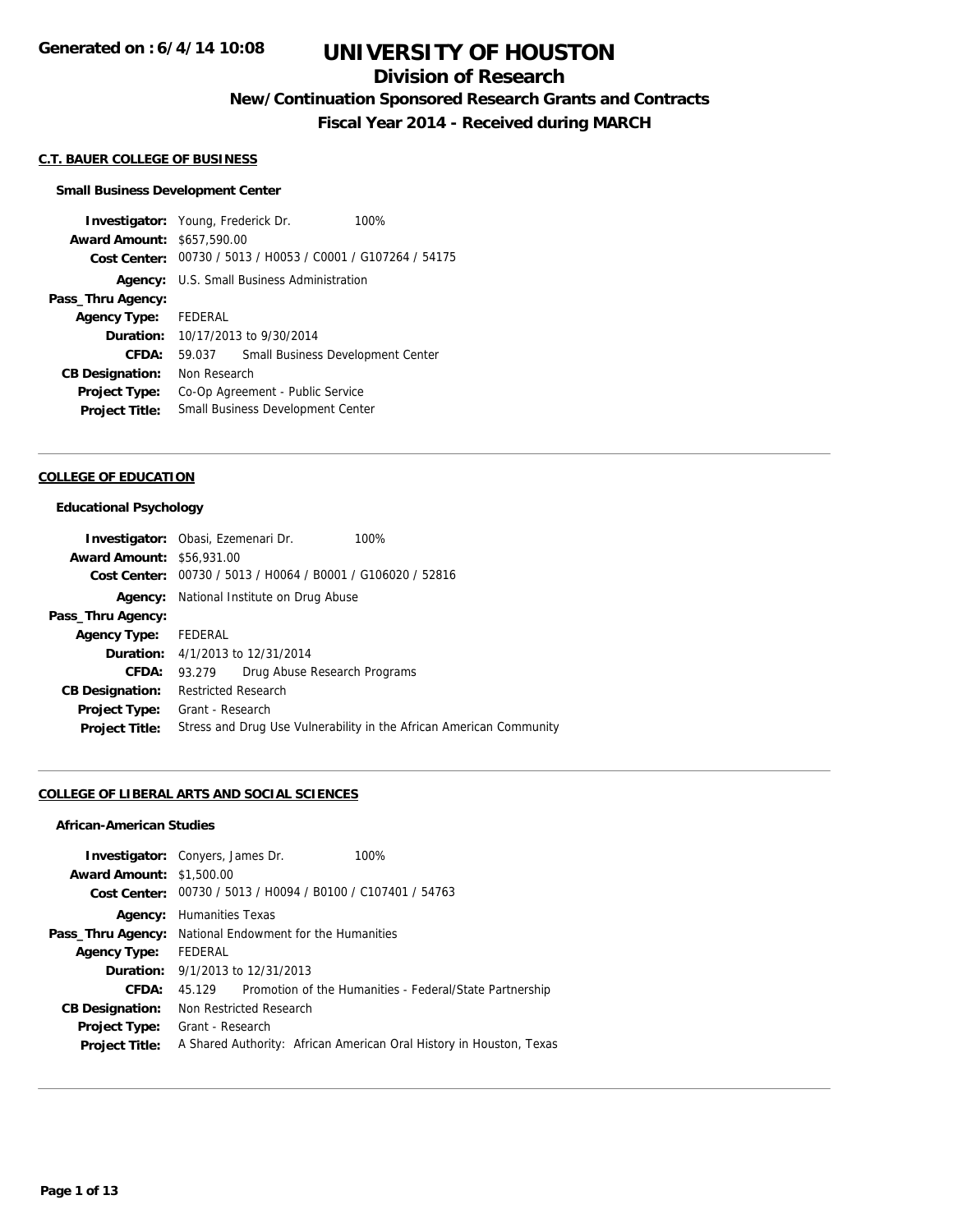## **Division of Research**

**New/Continuation Sponsored Research Grants and Contracts**

**Fiscal Year 2014 - Received during MARCH**

#### **COLLEGE OF LIBERAL ARTS AND SOCIAL SCIENCES**

### **Arte Publico Press**

**Investigator:** Kanellos, Nicolas Dr. 100% **Award Amount:** \$70,074.00 **Cost Center:** 00730 / 5021 / H0093 / C0001 / C108024 / 54698 **Agency:** The Houston Arts Alliance **Pass\_Thru Agency: Agency Type:** NON PROFIT **Duration:** 7/1/2013 to 6/30/2014 **CFDA: CB Designation:** Non Research **Project Type:** Grant - Public Service **Project Title:** HAA 2014- GOSE - FY-142899

### **Health and Human Performance**

| <b>Investigator:</b> Layne, Charles S. Dr.<br>100%                                                   |
|------------------------------------------------------------------------------------------------------|
| <b>Award Amount: \$12,400.00</b>                                                                     |
| Cost Center: 00730 / 5043 / H0065 / B0001 / G105746 / 51650                                          |
| <b>Agency:</b> WYLE Laboratories                                                                     |
| <b>Pass_Thru Agency:</b> NASA - National Aeronautics and Space Administration - Johnson Space Center |
| FEDERAL                                                                                              |
| <b>Duration:</b> $9/1/2012$ to $6/30/2014$                                                           |
| 43.001 Aerospace Education Services Program                                                          |
| <b>Restricted Research</b>                                                                           |
| Contract - Research                                                                                  |
| Enhanced Development of the Office of Scientific Data Review and Dissemination - Stephanie Bassett   |
|                                                                                                      |

|                                  | <b>Investigator:</b> Layne, Charles S. Dr.<br>100%                                                   |
|----------------------------------|------------------------------------------------------------------------------------------------------|
| <b>Award Amount: \$17,459.00</b> |                                                                                                      |
|                                  | Cost Center: 00730 / 5043 / H0065 / B0001 / G105759 / 51663                                          |
|                                  | <b>Agency:</b> WYLE Laboratories                                                                     |
|                                  | <b>Pass_Thru Agency:</b> NASA - National Aeronautics and Space Administration - Johnson Space Center |
| <b>Agency Type:</b>              | FEDERAL                                                                                              |
|                                  | <b>Duration:</b> $9/1/2012$ to $6/30/2014$                                                           |
| <b>CFDA:</b>                     | 43.001 Aerospace Education Services Program                                                          |
| <b>CB Designation:</b>           | <b>Restricted Research</b>                                                                           |
| <b>Project Type:</b>             | Contract - Research                                                                                  |
| <b>Project Title:</b>            | Enhanced Development of the Office of Scientific Data Review and Dissemination - Mitzi Laughlin      |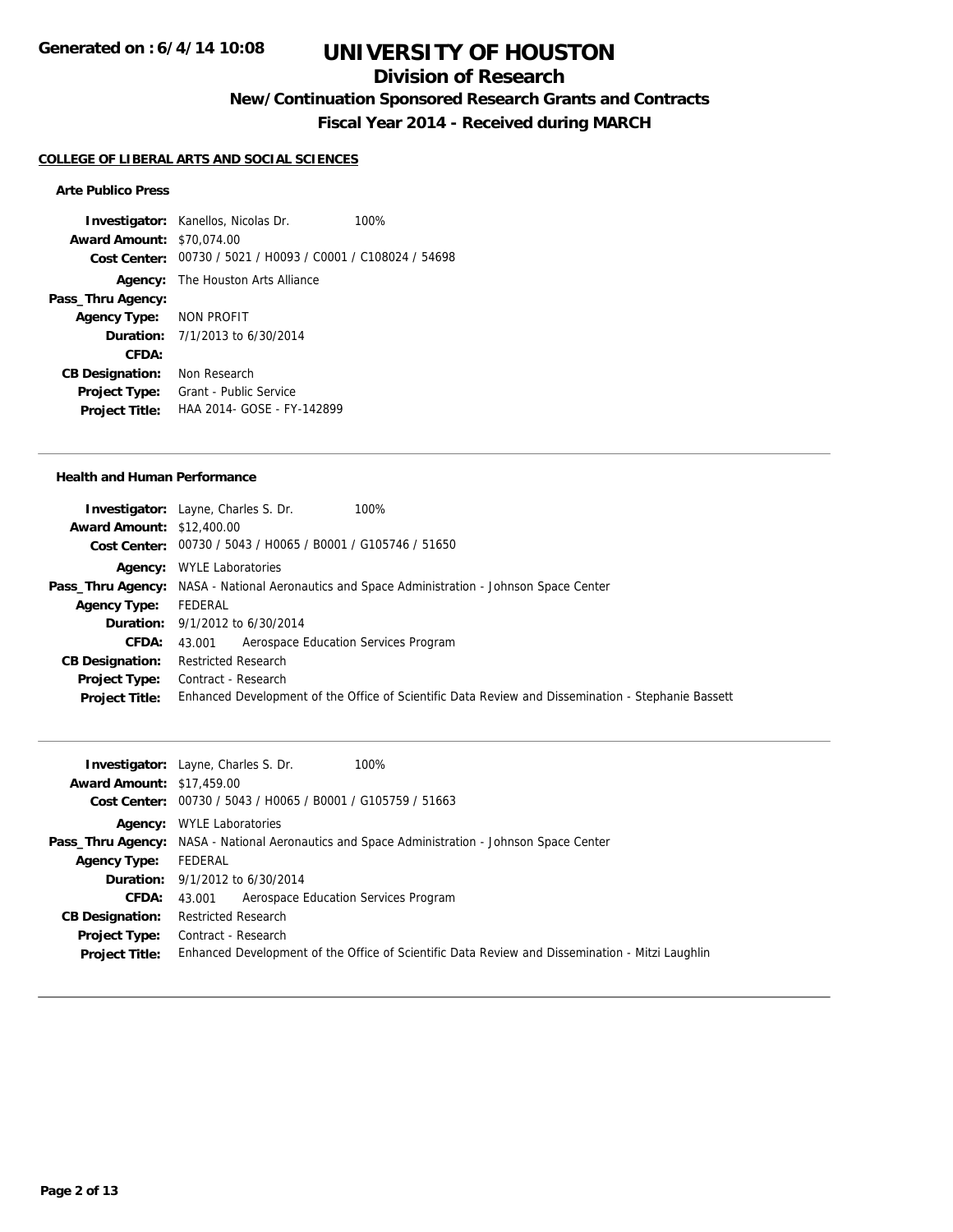## **Division of Research**

**New/Continuation Sponsored Research Grants and Contracts**

**Fiscal Year 2014 - Received during MARCH**

### **COLLEGE OF LIBERAL ARTS AND SOCIAL SCIENCES**

### **Health and Human Performance**

| <b>Investigator:</b> Layne, Charles S. Dr.<br>100%                                                   |
|------------------------------------------------------------------------------------------------------|
| <b>Award Amount: \$18,000.00</b>                                                                     |
| Cost Center: 00730 / 5043 / H0065 / B0001 / G105754 / 51657                                          |
| <b>Agency:</b> WYLE Laboratories                                                                     |
| <b>Pass_Thru Agency:</b> NASA - National Aeronautics and Space Administration - Johnson Space Center |
| FEDERAL                                                                                              |
| <b>Duration:</b> 9/1/2012 to 6/30/2014                                                               |
| Aerospace Education Services Program<br>43.001                                                       |
| <b>Restricted Research</b>                                                                           |
| Contract - Research                                                                                  |
| Enhanced Development of the Office of Scientific Data Review and Dissemination - Holly Patterson     |
|                                                                                                      |

| <b>Investigator:</b> Layne, Charles S. Dr.                     |                                                                              |
|----------------------------------------------------------------|------------------------------------------------------------------------------|
| <b>Award Amount: \$10,000.00</b>                               |                                                                              |
| 00730 / 5013 / H0065 / B0001 / G105384 / 52168<br>Cost Center: |                                                                              |
|                                                                | NASA - National Aeronautics and Space Administration - Johnson Space Center  |
|                                                                |                                                                              |
| FEDERAL                                                        |                                                                              |
| <b>Duration:</b> 7/31/2012 to 7/30/2015                        |                                                                              |
| 43.003                                                         | Basic Research, Educational Outreach, or Training in the area of Exploration |
| <b>Restricted Research</b>                                     |                                                                              |
| Grant - Research                                               |                                                                              |
|                                                                |                                                                              |
|                                                                | 100%<br>University of Houston SLS Graduate Research Stipend (ST-II)          |

## **Hobby Center for Public Policy**

| <b>Award Amount: \$6,000.00</b> | <b>Investigator:</b> Granato, Jim Dr.                       | 100% |
|---------------------------------|-------------------------------------------------------------|------|
|                                 | Cost Center: 00730 / 5021 / H0128 / C0001 / C107497 / 54719 |      |
| Agency:                         | Charles G. Koch Charitable Foundation                       |      |
| Pass_Thru Agency:               |                                                             |      |
| Agency Type: FOUNDATION         |                                                             |      |
|                                 | <b>Duration:</b> 1/1/2014 to 12/31/2014                     |      |
| CFDA:                           |                                                             |      |
| <b>CB Designation:</b>          | Non Research                                                |      |
| <b>Project Type:</b>            | Grant - Public Service                                      |      |
| <b>Project Title:</b>           | Civitas Project                                             |      |
|                                 |                                                             |      |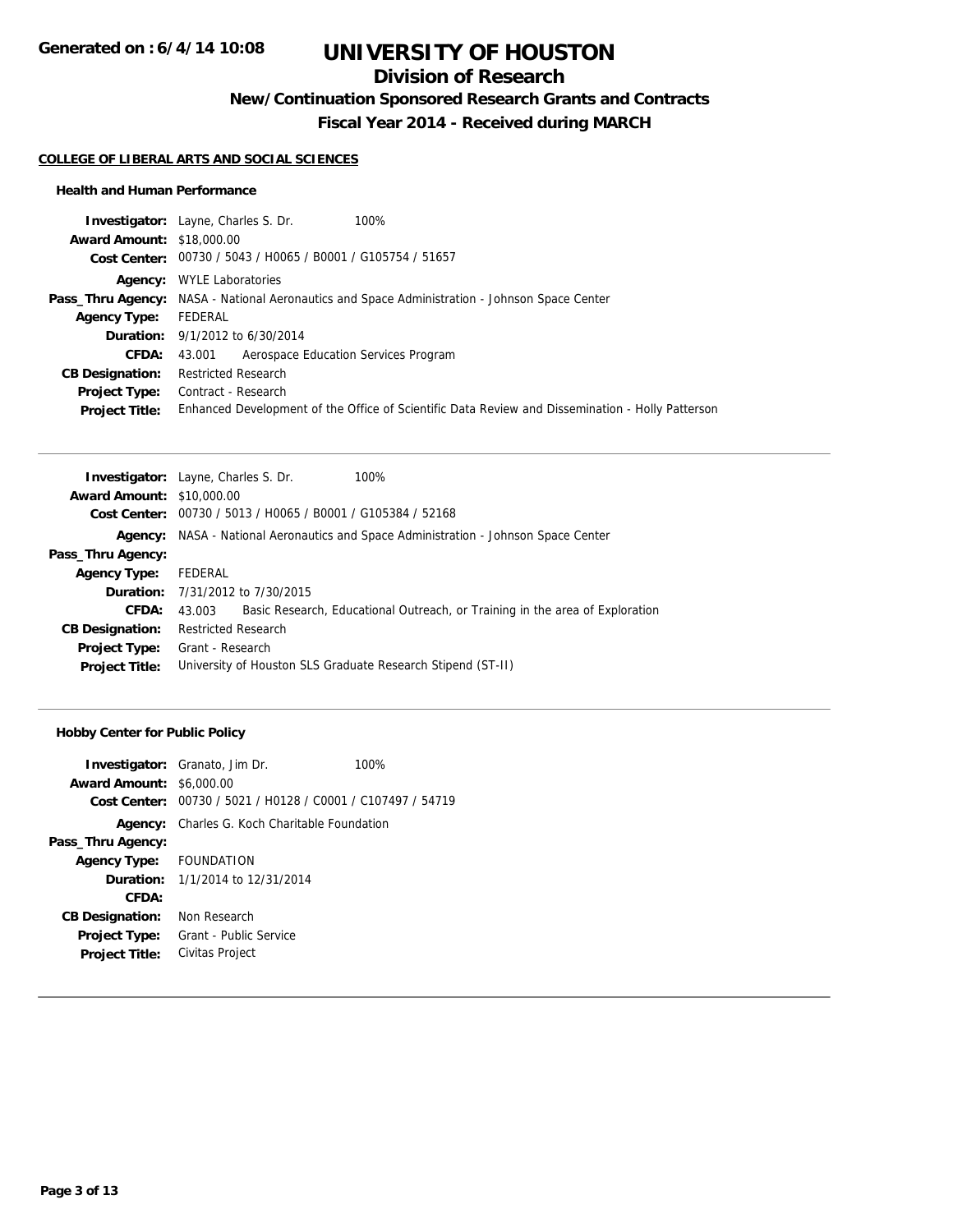## **Division of Research**

**New/Continuation Sponsored Research Grants and Contracts**

**Fiscal Year 2014 - Received during MARCH**

## **COLLEGE OF LIBERAL ARTS AND SOCIAL SCIENCES**

## **Hobby Center for Public Policy**

|                                  | 100%<br><b>Investigator:</b> Granato, Jim Dr.               |                                                                                               |
|----------------------------------|-------------------------------------------------------------|-----------------------------------------------------------------------------------------------|
| <b>Award Amount: \$19,298.00</b> |                                                             |                                                                                               |
|                                  | Cost Center: 00730 / 5016 / H0128 / B0100 / G107298 / 54708 |                                                                                               |
| Agency:                          | Rice University                                             |                                                                                               |
|                                  | <b>Pass_Thru Agency:</b> Texas Department of Agriculture    |                                                                                               |
| <b>Agency Type:</b>              | STATE                                                       |                                                                                               |
|                                  | <b>Duration:</b> 8/1/2013 to 12/31/2013                     |                                                                                               |
| CFDA:                            |                                                             |                                                                                               |
| <b>CB Designation:</b>           | Non Restricted Research                                     |                                                                                               |
| <b>Project Type:</b>             | Contract - Research                                         |                                                                                               |
| <b>Project Title:</b>            |                                                             | Understanding the Workforce Needs and Challenges of Rural and Agricultural Employers in Texas |

### **Psychology**

| <b>Award Amount: \$200,000.00</b> | <b>Investigator:</b> McIntyre, Maria Teresa Dr.<br>50%<br>Cost Center: 00730 / 5013 / H0288 / B0001 / G101970 / 48264                                         |
|-----------------------------------|---------------------------------------------------------------------------------------------------------------------------------------------------------------|
|                                   |                                                                                                                                                               |
| Agency:                           | Institute of Educational Sciences                                                                                                                             |
| Pass_Thru Agency:                 |                                                                                                                                                               |
| <b>Agency Type:</b>               | FEDERAL                                                                                                                                                       |
|                                   | <b>Duration:</b> 3/1/2011 to 2/28/2015                                                                                                                        |
| <b>CFDA:</b>                      | National Institute on Student Achievement, Curriculum and Assessment<br>84.305                                                                                |
| <b>CB Designation:</b>            | <b>Restricted Research</b>                                                                                                                                    |
| <b>Project Type:</b>              | Grant - Research                                                                                                                                              |
| <b>Project Title:</b>             | Using longitudinal and momentary analysis to study the impact of middle school teachers' stress on teacher<br>effectiveness, student behavior and achievement |

|                                  | <b>Investigator:</b> Mariotto, Marco J. Dr.<br>100%                                                              |
|----------------------------------|------------------------------------------------------------------------------------------------------------------|
| <b>Award Amount: \$23,691.00</b> |                                                                                                                  |
| Cost Center:                     | 00730 / 5021 / H0125 / B0001 / G107837 / 54564                                                                   |
|                                  | <b>Agency:</b> Baylor College of Medicine                                                                        |
|                                  | <b>Pass_Thru Agency:</b> Case Western Reserve University                                                         |
| <b>Agency Type:</b>              | UNIVERSITY                                                                                                       |
|                                  | <b>Duration:</b> 1/1/2014 to 12/31/2014                                                                          |
| <b>CFDA:</b>                     |                                                                                                                  |
| <b>CB Designation:</b>           | <b>Restricted Research</b>                                                                                       |
| Project Type:                    | Grant - Research                                                                                                 |
| <b>Project Title:</b>            | Exploring Religious And Spiritual Struggle In Veterans And Its Relationship with Health Outcomes (Tannah Little) |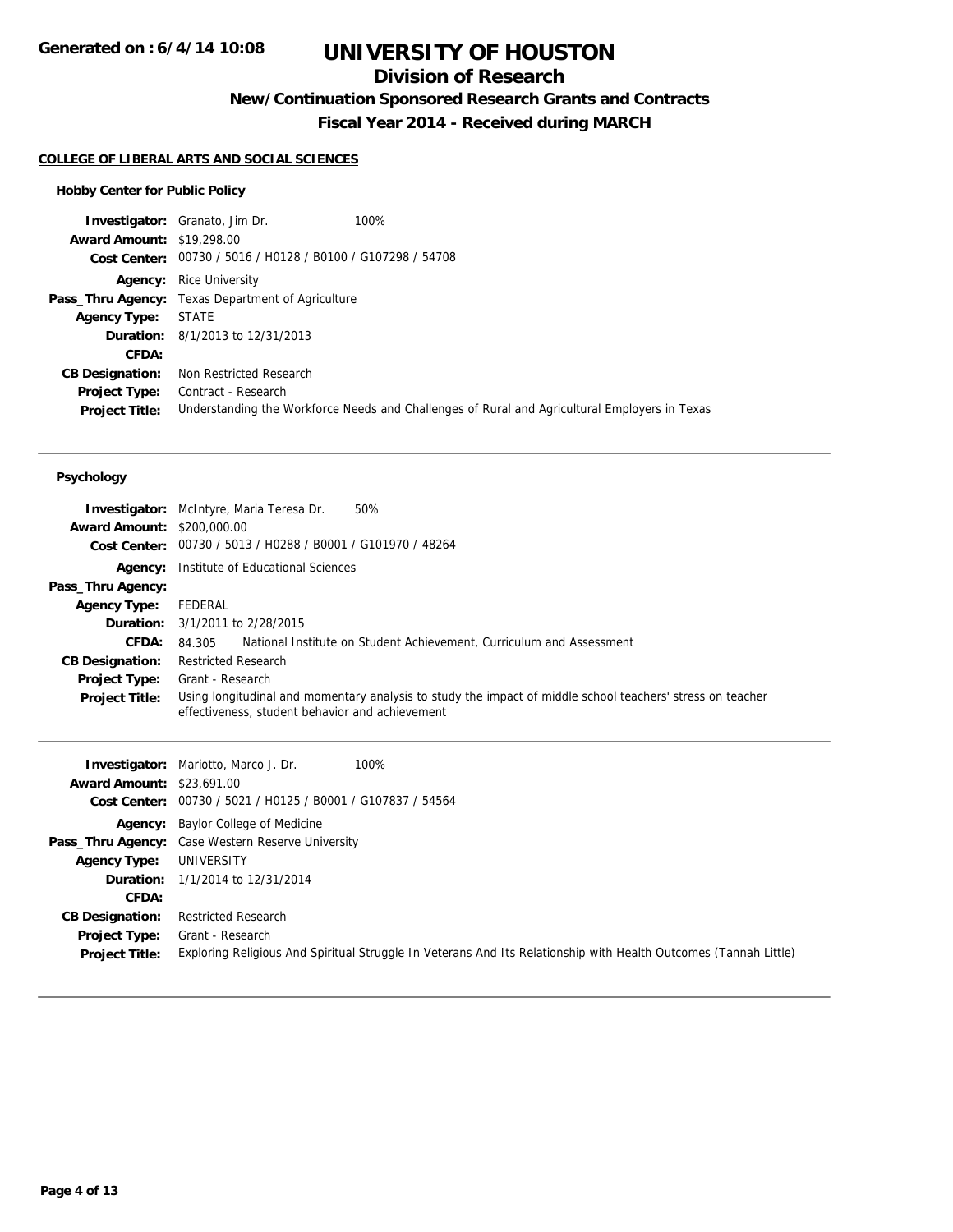## **Division of Research**

**New/Continuation Sponsored Research Grants and Contracts**

**Fiscal Year 2014 - Received during MARCH**

## **COLLEGE OF LIBERAL ARTS AND SOCIAL SCIENCES**

# **Psychology**

| <b>Investigator:</b> Barr, Christopher Dr. |                                                |                                                             | 20%                                                   |
|--------------------------------------------|------------------------------------------------|-------------------------------------------------------------|-------------------------------------------------------|
| <b>Award Amount: \$18,812.40</b>           |                                                |                                                             |                                                       |
|                                            |                                                | Cost Center: 00730 / 5013 / H0288 / B0001 / G103892 / 51005 |                                                       |
|                                            | <b>Agency:</b> Lehigh University               |                                                             |                                                       |
|                                            | Pass_Thru Agency: U.S. Department of Education |                                                             |                                                       |
| Agency Type: FEDERAL                       |                                                |                                                             |                                                       |
|                                            |                                                | <b>Duration:</b> 3/1/2012 to 2/28/2015                      |                                                       |
| CFDA:                                      | 84.324                                         | Special Education Research                                  |                                                       |
| <b>CB Designation:</b>                     | Restricted Research                            |                                                             |                                                       |
| <b>Project Type:</b>                       | Grant - Research                               |                                                             |                                                       |
| <b>Project Title:</b>                      |                                                |                                                             | Reading Achievement Multi-Component Program (RAMP-UP) |
|                                            |                                                |                                                             |                                                       |

### **Theatre**

|                                  | <b>Investigator:</b> Wallace, Steven Dr.                    | 100% |
|----------------------------------|-------------------------------------------------------------|------|
| <b>Award Amount: \$90,000.00</b> |                                                             |      |
|                                  | Cost Center: 00730 / 5021 / H0085 / C0001 / C105822 / 54722 |      |
|                                  | <b>Agency:</b> Miller Theatre Advisory Board, Inc.          |      |
| Pass_Thru Agency:                |                                                             |      |
| Agency Type: NON PROFIT          |                                                             |      |
|                                  | <b>Duration:</b> $6/1/2013$ to $8/31/2013$                  |      |
| CFDA:                            |                                                             |      |
| <b>CB Designation:</b>           | Non Research                                                |      |
| <b>Project Type:</b>             | Grant - Public Service                                      |      |
| <b>Project Title:</b>            | Houston Shakespeare Festival 2013                           |      |
|                                  |                                                             |      |

### **COLLEGE OF NATURAL SCIENCES AND MATHEMATICS**

#### **Earth & Atmospheric Sciences**

|                                  | <b>Investigator:</b> Brandon, Alan Dr.                      | 100%                                                                                      |
|----------------------------------|-------------------------------------------------------------|-------------------------------------------------------------------------------------------|
| <b>Award Amount: \$50,000.00</b> |                                                             |                                                                                           |
|                                  | Cost Center: 00730 / 5013 / H0109 / B0001 / G101620 / 50430 |                                                                                           |
|                                  |                                                             | Agency: NASA - National Aeronautics and Space Administration - Headquarters (Wash., D.C.) |
| Pass_Thru Agency:                |                                                             |                                                                                           |
| <b>Agency Type:</b>              | FEDERAL                                                     |                                                                                           |
|                                  | <b>Duration:</b> 1/4/2012 to 1/3/2015                       |                                                                                           |
| <b>CFDA:</b>                     | Aerospace Education Services Program<br>43.001              |                                                                                           |
| <b>CB Designation:</b>           | <b>Restricted Research</b>                                  |                                                                                           |
|                                  | <b>Project Type:</b> Grant - Research                       |                                                                                           |
| <b>Project Title:</b>            |                                                             | Isotopic Investigations of Planetary and Solar System Materials                           |
|                                  |                                                             |                                                                                           |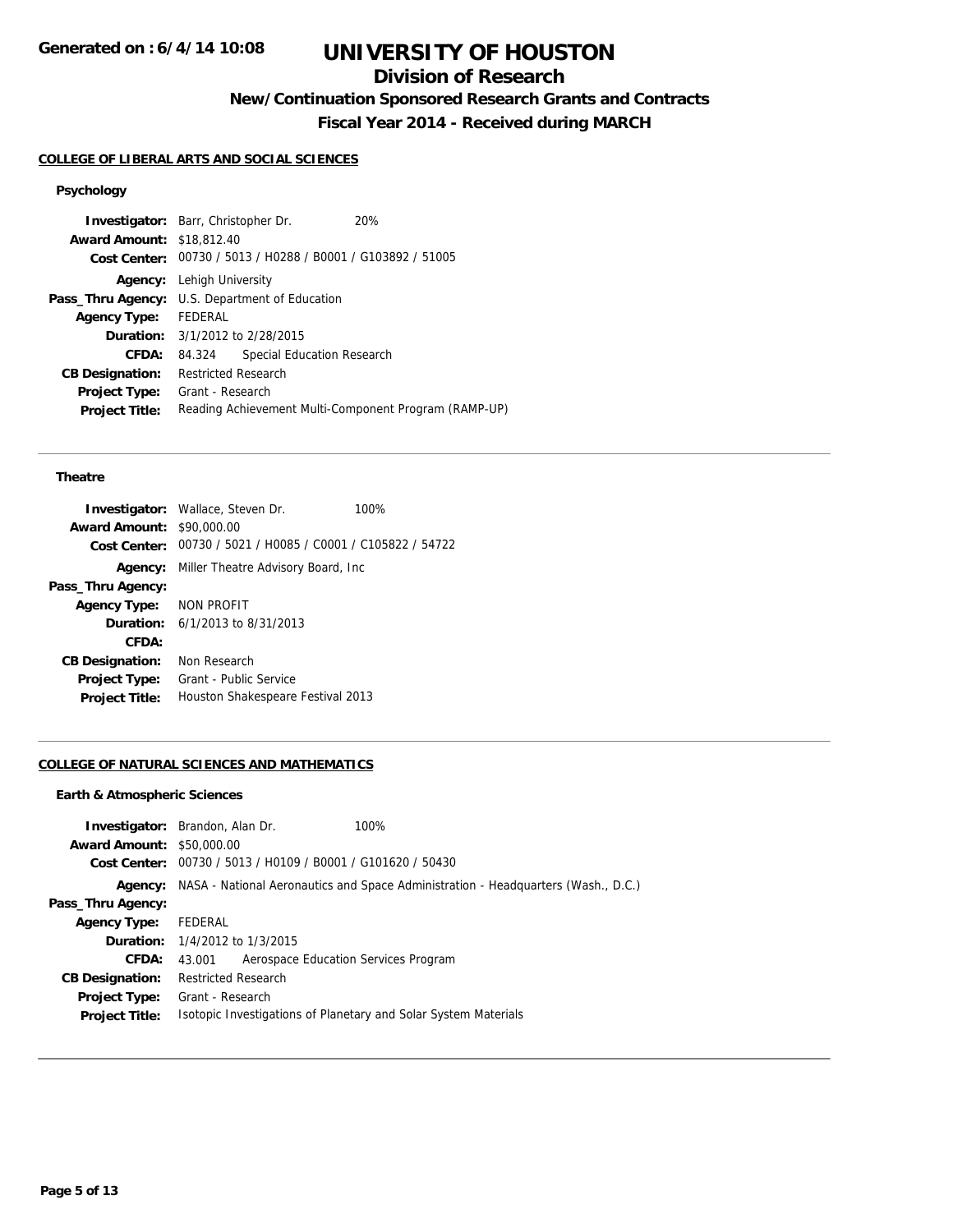## **Division of Research**

**New/Continuation Sponsored Research Grants and Contracts**

**Fiscal Year 2014 - Received during MARCH**

### **COLLEGE OF NATURAL SCIENCES AND MATHEMATICS**

## **Earth & Atmospheric Sciences**

|                      |                          | 50%                                                                                                                                                                                                                                                                                                                                                |
|----------------------|--------------------------|----------------------------------------------------------------------------------------------------------------------------------------------------------------------------------------------------------------------------------------------------------------------------------------------------------------------------------------------------|
|                      |                          |                                                                                                                                                                                                                                                                                                                                                    |
|                      |                          |                                                                                                                                                                                                                                                                                                                                                    |
|                      |                          |                                                                                                                                                                                                                                                                                                                                                    |
|                      |                          |                                                                                                                                                                                                                                                                                                                                                    |
| Agency Type: FEDERAL |                          |                                                                                                                                                                                                                                                                                                                                                    |
|                      |                          |                                                                                                                                                                                                                                                                                                                                                    |
|                      | Not Elsewhere Classified |                                                                                                                                                                                                                                                                                                                                                    |
|                      |                          |                                                                                                                                                                                                                                                                                                                                                    |
|                      |                          |                                                                                                                                                                                                                                                                                                                                                    |
|                      |                          | Preparation of CMAQ input data for the North California Domain                                                                                                                                                                                                                                                                                     |
|                      |                          | <b>Investigator:</b> Choi, Yunsoo Dr.<br><b>Award Amount: \$14,621,00</b><br>Cost Center: 00730 / 5043 / H0429 / B0001 / C107989 / 54721<br><b>Agency:</b> Sandia National Laboratories<br>Pass_Thru Agency: U.S. Department of Energy<br><b>Duration:</b> 1/7/2014 to 12/31/2014<br>00.000 O<br><b>Restricted Research</b><br>Contract - Research |

### **Institute for Climate and Atmospheric Science**

|          |                                                                                                   | 50%                                                                                                                                                                                                                                                                                          |
|----------|---------------------------------------------------------------------------------------------------|----------------------------------------------------------------------------------------------------------------------------------------------------------------------------------------------------------------------------------------------------------------------------------------------|
|          |                                                                                                   |                                                                                                                                                                                                                                                                                              |
|          |                                                                                                   |                                                                                                                                                                                                                                                                                              |
|          |                                                                                                   |                                                                                                                                                                                                                                                                                              |
|          |                                                                                                   |                                                                                                                                                                                                                                                                                              |
|          |                                                                                                   |                                                                                                                                                                                                                                                                                              |
|          |                                                                                                   |                                                                                                                                                                                                                                                                                              |
| 00.000 O |                                                                                                   |                                                                                                                                                                                                                                                                                              |
|          |                                                                                                   |                                                                                                                                                                                                                                                                                              |
|          |                                                                                                   |                                                                                                                                                                                                                                                                                              |
|          |                                                                                                   | Preparation of CMAQ input data for the North California Domain                                                                                                                                                                                                                               |
|          | <b>Investigator:</b> Choi, Yunsoo Dr.<br><b>Award Amount: \$14,621,00</b><br>Agency Type: FEDERAL | Cost Center: 00730 / 5043 / H0429 / B0001 / C107989 / 54721<br><b>Agency:</b> Sandia National Laboratories<br><b>Pass_Thru Agency:</b> U.S. Department of Energy<br><b>Duration:</b> 1/7/2014 to 12/31/2014<br>Not Elsewhere Classified<br><b>Restricted Research</b><br>Contract - Research |

## **Mathematics**

|                                  | <b>Investigator:</b> Kuznetsov, Yuri Dr.<br>100%                  |
|----------------------------------|-------------------------------------------------------------------|
| <b>Award Amount: \$33,000.00</b> |                                                                   |
|                                  | Cost Center: 00730 / 5043 / H0110 / B0001 / C107882 / 54839       |
| Agency:                          | Los Alamos National Laboratories                                  |
| Pass_Thru Agency:                |                                                                   |
| <b>Agency Type:</b>              | FEDERAL                                                           |
|                                  | <b>Duration:</b> $3/4/2014$ to $12/31/2014$                       |
| CFDA:                            | Department of Energy<br>81.000                                    |
| <b>CB Designation:</b>           | <b>Restricted Research</b>                                        |
| <b>Project Type:</b>             | Contract - Research                                               |
| <b>Project Title:</b>            | Investigate Homogenization Algorithms for Mimetic Discretizations |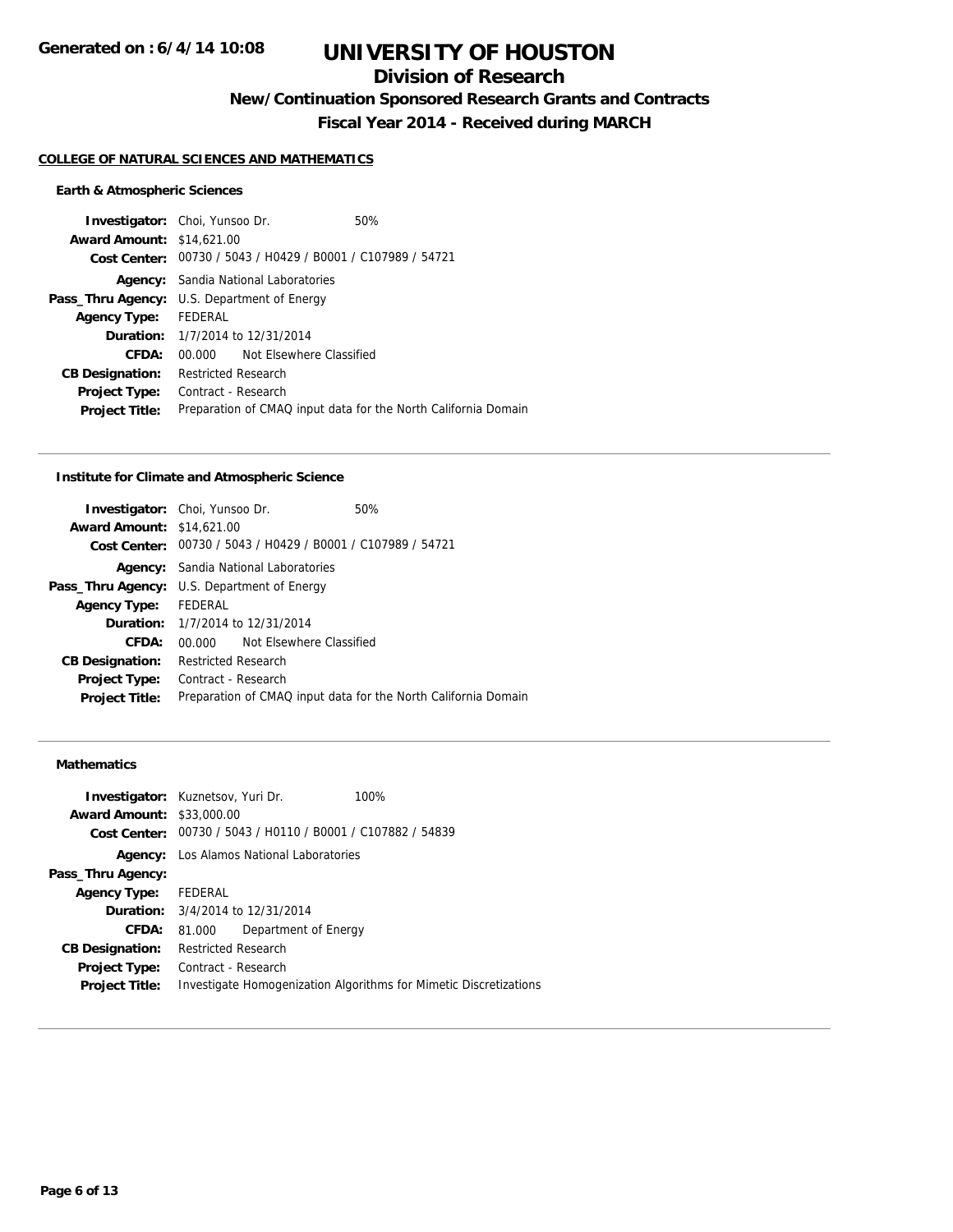## **Division of Research**

**New/Continuation Sponsored Research Grants and Contracts**

**Fiscal Year 2014 - Received during MARCH**

### **COLLEGE OF NATURAL SCIENCES AND MATHEMATICS**

### **Physics**

**Investigator:** Curran, Seamus Dr. 60% **Award Amount:** \$57,500.00 **Cost Center:** 00730 / 5021 / H0112 / B0001 / C108127 / 54752 **Agency:** C-Bond Systems, LLC **Pass\_Thru Agency: Agency Type:** NON PROFIT **Duration:** 2/18/2014 to 8/18/2014 **CFDA: CB Designation:** Restricted Research **Project Type:** Grant - Research Project Title: Ballistic spray-on protection nano-coating for Glass

## **COLLEGE OF TECHNOLOGY**

#### **Engineering Technology**

|                                  | <b>Investigator:</b> Gurkan, Deniz Dr.                      | 100%                                                                                                        |
|----------------------------------|-------------------------------------------------------------|-------------------------------------------------------------------------------------------------------------|
| <b>Award Amount: \$75,000.00</b> |                                                             |                                                                                                             |
|                                  | Cost Center: 00730 / 5022 / H0139 / B0001 / G103733 / 48895 |                                                                                                             |
|                                  | Agency: InfoBlox Inc.                                       |                                                                                                             |
| Pass_Thru Agency:                |                                                             |                                                                                                             |
| <b>Agency Type:</b>              | PROFIT                                                      |                                                                                                             |
|                                  | <b>Duration:</b> 6/21/2011 to 1/15/2015                     |                                                                                                             |
| CFDA:                            |                                                             |                                                                                                             |
| <b>CB Designation:</b>           | <b>Restricted Research</b>                                  |                                                                                                             |
| <b>Project Type:</b>             | Grant - Research                                            |                                                                                                             |
| <b>Project Title:</b>            | Resource Characterization, Access, and Control              | Metadata Application of IF-MAP across GENI Infrastructures ; A Use Case for Instrumentation and Measurement |

## **Human Development and Consumer Science**

|                                   | <b>Investigator:</b> Hines, Andrew Dr.                      | 100% |
|-----------------------------------|-------------------------------------------------------------|------|
| <b>Award Amount: \$153,000.00</b> |                                                             |      |
|                                   | Cost Center: 00730 / 5021 / H0140 / B0100 / C107983 / 54627 |      |
|                                   | <b>Agency:</b> Lumina Foundation                            |      |
| Pass_Thru Agency:                 |                                                             |      |
| Agency Type: FOUNDATION           |                                                             |      |
|                                   | <b>Duration:</b> $10/9/2013$ to $5/31/2014$                 |      |
| CFDA:                             |                                                             |      |
| <b>CB Designation:</b>            | Non Restricted Research                                     |      |
| <b>Project Type:</b>              | Grant - Research                                            |      |
| <b>Project Title:</b>             | Lumina Project                                              |      |
|                                   |                                                             |      |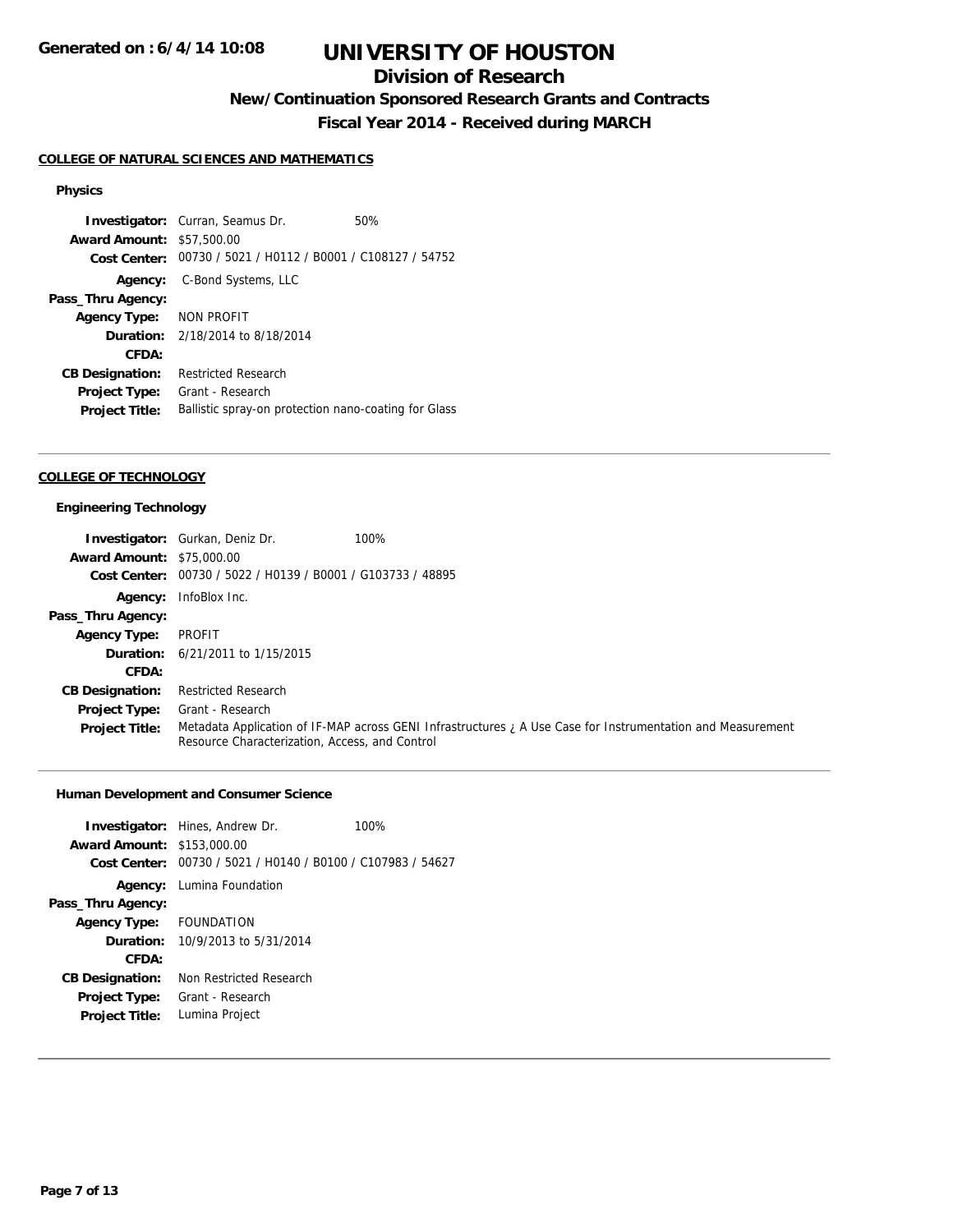## **Division of Research**

**New/Continuation Sponsored Research Grants and Contracts**

**Fiscal Year 2014 - Received during MARCH**

### **COLLEGE OF TECHNOLOGY**

### **Texas Manufacturing Assistance Center**

**Investigator:** Cline, Raymond Dr. 100% **Award Amount:** \$242,937.00 **Cost Center:** 00730 / 5015 / H0281 / C0001 / G107475 / 54407 **Agency:** University of Texas at Arlington **Pass\_Thru Agency:** U.S. Department of Commerce **Agency Type:** FEDERAL **Duration:** 9/1/2013 to 8/31/2014 **CFDA:** 11.611 Manufacturing Extension Partnership **CB Designation:** Non Research **Project Type:** Grant - Public Service **Project Title:** Texas Manufacturing Assistance Center GY19

#### **CULLEN COLLEGE OF ENGINEERING**

#### **Chemical Engineering**

|                                  | <b>Investigator:</b> Cirino, Patrick Dr.                               | 100%                                                                                        |
|----------------------------------|------------------------------------------------------------------------|---------------------------------------------------------------------------------------------|
| <b>Award Amount: \$30,183,00</b> |                                                                        |                                                                                             |
|                                  | Cost Center: 00730 / 5043 / H0067 / B0001 / G107828 / 54783            |                                                                                             |
|                                  | <b>Agency:</b> University of California - Lawrence Berkeley Laboratory |                                                                                             |
|                                  | <b>Pass_Thru Agency:</b> U.S. Department of Energy                     |                                                                                             |
| <b>Agency Type:</b>              | FEDERAL                                                                |                                                                                             |
|                                  | <b>Duration:</b> 2/1/2014 to 9/30/2014                                 |                                                                                             |
| <b>CFDA:</b>                     | Department of Energy<br>81.000                                         |                                                                                             |
| <b>CB Designation:</b>           | Restricted Research                                                    |                                                                                             |
|                                  | <b>Project Type:</b> Contract - Research                               |                                                                                             |
| <b>Project Title:</b>            |                                                                        | Development of Biosensors for High-Throughput Functional Screening of Biosynthetic Pathways |

## **Civil Engineering**

| <b>Award Amount: \$145,007.00</b>             | 100%<br><b>Investigator:</b> Chellam, Shankar Dr.<br>Cost Center: 00730 / 5016 / H0068 / B0001 / G107338 / 54787       |
|-----------------------------------------------|------------------------------------------------------------------------------------------------------------------------|
|                                               | <b>Agency:</b> Texas Commission on Environmental Quality                                                               |
| Pass_Thru Agency:                             |                                                                                                                        |
| <b>Agency Type:</b>                           | STATE                                                                                                                  |
|                                               | <b>Duration:</b> 2/21/2014 to 5/11/2015                                                                                |
| CFDA:                                         |                                                                                                                        |
| <b>CB Designation:</b>                        | <b>Restricted Research</b>                                                                                             |
| <b>Project Type:</b><br><b>Project Title:</b> | Grant - Research<br>Identifying and Quantifying the Episodic Impact of Saharan Dust on PM2.5 Concentrations in Houston |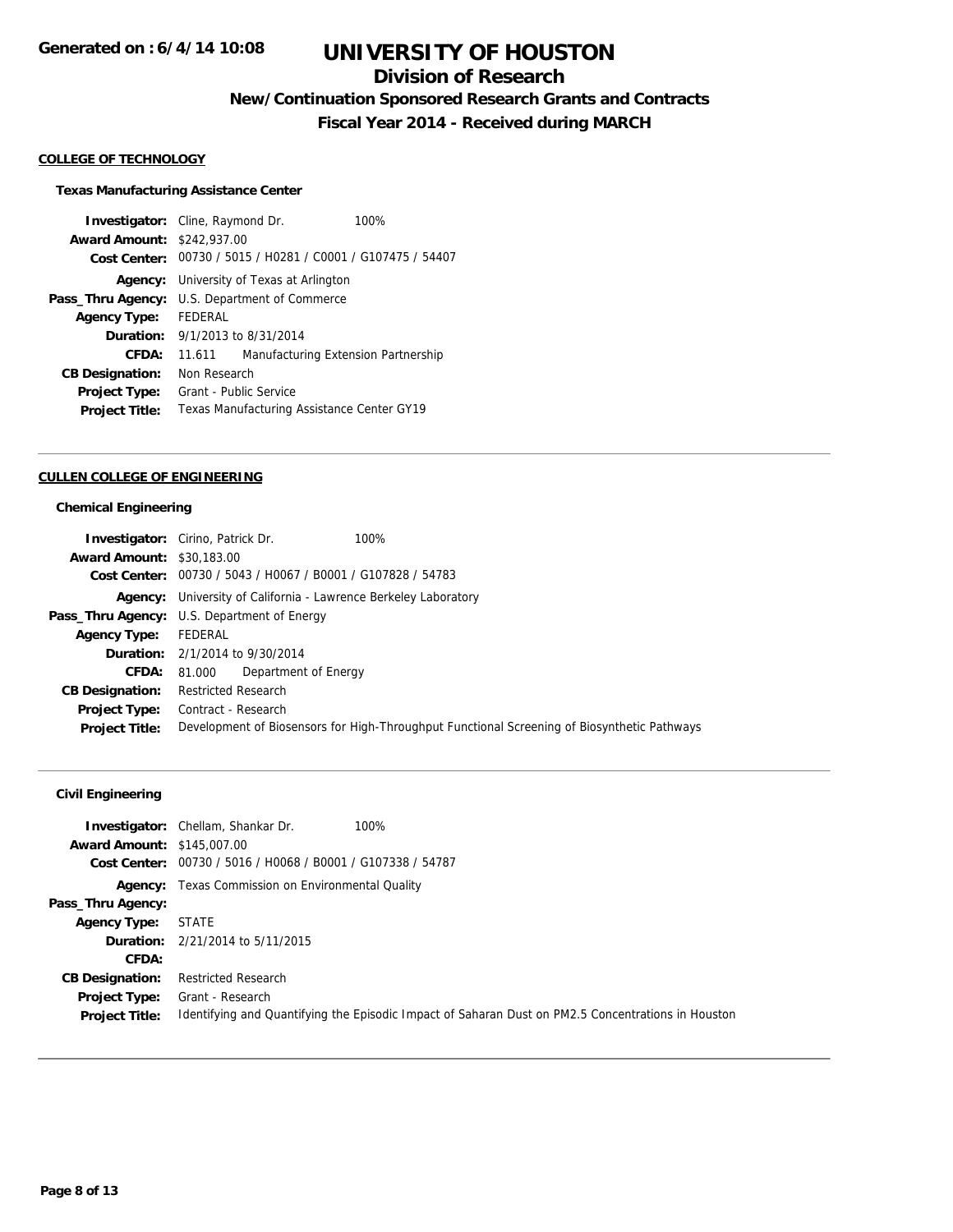## **Division of Research**

**New/Continuation Sponsored Research Grants and Contracts**

**Fiscal Year 2014 - Received during MARCH**

## **CULLEN COLLEGE OF ENGINEERING**

## **Civil Engineering**

| <b>Investigator:</b> Rifai, Hanadi Dr.                        |                            |                                                             | 100%                                                                 |
|---------------------------------------------------------------|----------------------------|-------------------------------------------------------------|----------------------------------------------------------------------|
| <b>Award Amount: \$45,300.00</b>                              |                            |                                                             |                                                                      |
|                                                               |                            | Cost Center: 00730 / 5014 / H0068 / B0001 / G107914 / 54765 |                                                                      |
|                                                               |                            | <b>Agency:</b> Texas Commission on Environmental Quality    |                                                                      |
| <b>Pass_Thru Agency:</b> U.S. Environmental Protection Agency |                            |                                                             |                                                                      |
| <b>Agency Type:</b>                                           | FEDERAL                    |                                                             |                                                                      |
|                                                               |                            | <b>Duration:</b> 1/16/2014 to 8/31/2014                     |                                                                      |
| CFDA:                                                         |                            |                                                             | 66.419 Water Polution Control - State and Interstate Program Support |
| <b>CB Designation:</b>                                        | <b>Restricted Research</b> |                                                             |                                                                      |
| <b>Project Type:</b>                                          | Grant - Research           |                                                             |                                                                      |
| <b>Project Title:</b>                                         |                            | The Upper San Antonio River Watershed                       | Support for five Total Maximum Daily Load (TMDL) Additions in        |

| <b>Investigator:</b> Lee, Hyongki Dr.                       | 100%                                                                                                        |
|-------------------------------------------------------------|-------------------------------------------------------------------------------------------------------------|
| <b>Award Amount: \$36,918.00</b>                            |                                                                                                             |
| Cost Center: 00730 / 5013 / H0068 / B0001 / G106490 / 54168 |                                                                                                             |
| Ohio State University                                       |                                                                                                             |
|                                                             | <b>Pass_Thru Agency:</b> NASA - National Aeronautics and Space Administration - Goddard Space Flight Center |
| FEDERAL                                                     |                                                                                                             |
| <b>Duration:</b> 9/5/2013 to 9/4/2014                       |                                                                                                             |
| Aerospace Education Services Program<br>43.001              |                                                                                                             |
| <b>Restricted Research</b>                                  |                                                                                                             |
| Grant - Research                                            |                                                                                                             |
|                                                             | Improved Quantification of Global Mountain Glacier Mass Balance Estimate                                    |
|                                                             |                                                                                                             |

## **Electrical & Computer Engineering**

| <b>Award Amount:</b><br>Cost Center: | <b>Investigator:</b> Wolfe, John C. Dr.<br>\$102,085.00<br>00730 / 5022 / H0070 / B0001 / C107460 / 54576 | 50% |
|--------------------------------------|-----------------------------------------------------------------------------------------------------------|-----|
| Agency:                              | ParaPore, LLC                                                                                             |     |
| Pass_Thru Agency:                    |                                                                                                           |     |
| <b>Agency Type:</b>                  | <b>PROFIT</b>                                                                                             |     |
|                                      | <b>Duration:</b> 10/7/2013 to 10/6/2014                                                                   |     |
| CFDA:                                |                                                                                                           |     |
| <b>CB Designation:</b>               | <b>Restricted Research</b>                                                                                |     |
| <b>Project Type:</b>                 | Grant - Research                                                                                          |     |
| <b>Project Title:</b>                | Exploratory Studies in Masked Ion Track Lithography                                                       |     |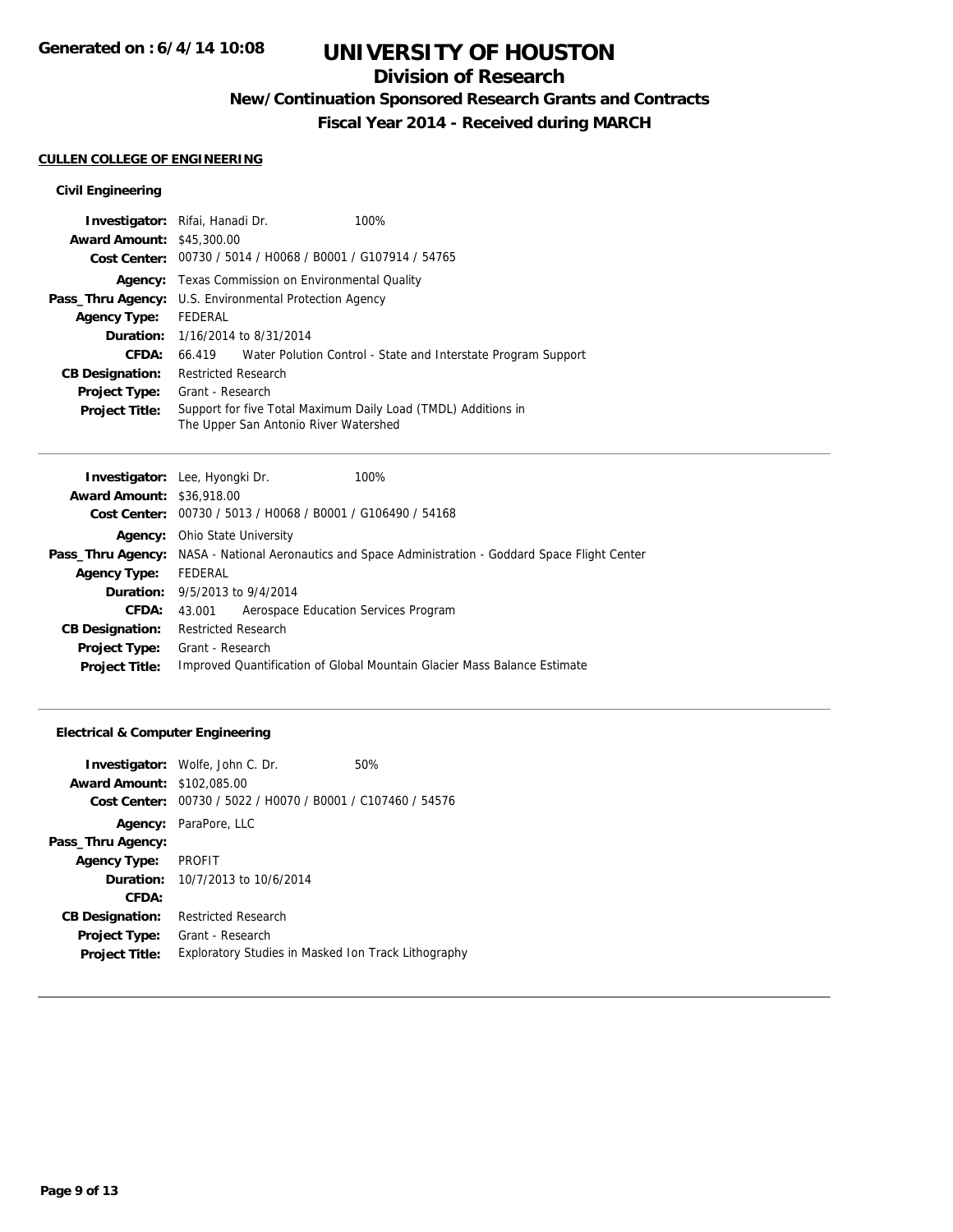## **Division of Research**

**New/Continuation Sponsored Research Grants and Contracts**

**Fiscal Year 2014 - Received during MARCH**

## **CULLEN COLLEGE OF ENGINEERING**

## **Electrical & Computer Engineering**

|                                  | <b>Investigator:</b> Prasad, Saurabh Dr.<br>100%                                                           |
|----------------------------------|------------------------------------------------------------------------------------------------------------|
| <b>Award Amount: \$28,545.00</b> |                                                                                                            |
|                                  | Cost Center: 00730 / 5013 / H0070 / B0001 / G105579 / 51803                                                |
|                                  | <b>Agency:</b> Purdue University                                                                           |
|                                  | <b>Pass_Thru Agency:</b> NASA - National Aeronautics and Space Administration - Headquarters (Wash., D.C.) |
| <b>Agency Type:</b>              | FEDERAL                                                                                                    |
|                                  | <b>Duration:</b> 8/1/2012 to 7/31/2014                                                                     |
| <b>CFDA:</b>                     | 43.001 Aerospace Education Services Program                                                                |
| <b>CB Designation:</b>           | <b>Restricted Research</b>                                                                                 |
| <b>Project Type:</b>             | Grant - Research                                                                                           |
| <b>Project Title:</b>            | An Advanced Learning Framework for High Dimensional Multi-Sensor Remote Sensing Data                       |

| <b>Investigator:</b> Jackson, David R. Dr. |                                                                             |                                                | 50% |
|--------------------------------------------|-----------------------------------------------------------------------------|------------------------------------------------|-----|
| <b>Award Amount: \$49,965.00</b>           |                                                                             |                                                |     |
| Cost Center:                               |                                                                             | 00730 / 5013 / H0070 / B0001 / G107045 / 54584 |     |
| Aaencv:                                    | NASA - National Aeronautics and Space Administration - Johnson Space Center |                                                |     |
| Pass_Thru Agency:                          |                                                                             |                                                |     |
| <b>Agency Type:</b>                        | FEDERAL                                                                     |                                                |     |
|                                            |                                                                             | <b>Duration:</b> 9/13/2013 to 9/12/2015        |     |
| <b>CFDA:</b>                               | 43.009                                                                      | Cross Agency Support                           |     |
| <b>CB Designation:</b>                     | <b>Restricted Research</b>                                                  |                                                |     |
| <b>Project Type:</b>                       | Co-Op Agreement - Research                                                  |                                                |     |
| <b>Project Title:</b>                      | Development of Novel Integrated Antennas for CubeSats                       |                                                |     |

| <b>Investigator:</b> Han, Zhu Dr.<br><b>Award Amount: \$80,000.00</b> | 100%<br>Cost Center: 00730 / 5013 / H0070 / B0001 / G099651 / 45949              |
|-----------------------------------------------------------------------|----------------------------------------------------------------------------------|
|                                                                       | <b>Agency:</b> National Science Foundation                                       |
| Pass_Thru Agency:                                                     |                                                                                  |
| <b>Agency Type:</b>                                                   | FEDERAL                                                                          |
|                                                                       | <b>Duration:</b> 3/1/2010 to 2/28/2015                                           |
| <b>CFDA:</b>                                                          | Computer and Information Science and Engineering (CISE)<br>47.070                |
| <b>CB Designation:</b>                                                | <b>Restricted Research</b>                                                       |
| Project Type:                                                         | Grant - Research                                                                 |
| <b>Project Title:</b>                                                 | CAREER: Mutual Benefit in Cognitive Radio Networks: A Coalitional Game Framework |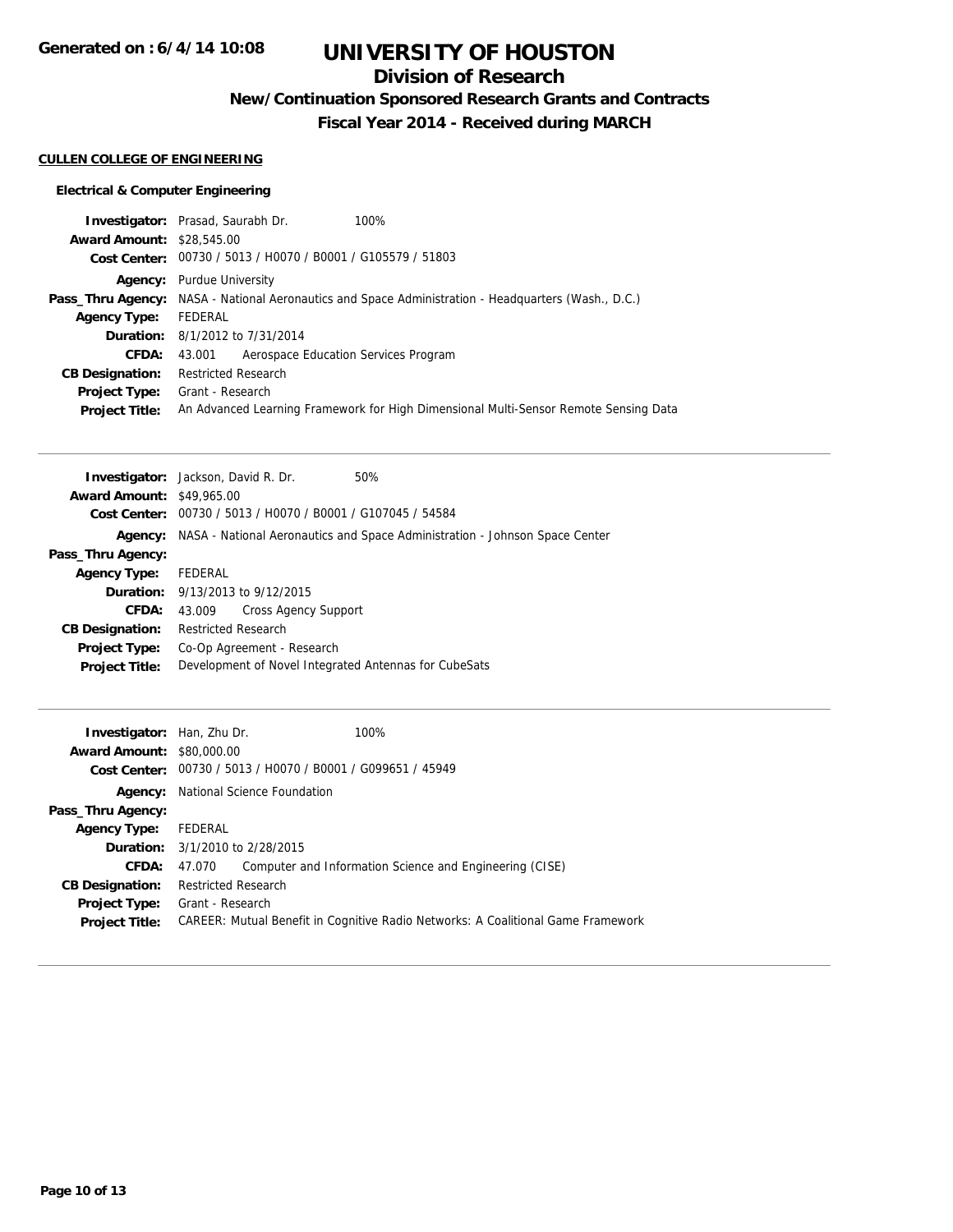## **Division of Research**

**New/Continuation Sponsored Research Grants and Contracts**

**Fiscal Year 2014 - Received during MARCH**

### **CULLEN COLLEGE OF ENGINEERING**

### **Electrical & Computer Engineering**

**Investigator:** Chen, Ji Dr. 60% **Award Amount:** \$49,965.00 **Cost Center:** 00730 / 5013 / H0070 / B0001 / G107045 / 54584 **Agency:** NASA - National Aeronautics and Space Administration - Johnson Space Center **Pass\_Thru Agency: Agency Type:** FEDERAL **Duration:** 9/13/2013 to 9/12/2015 **CFDA:** 43.009 Cross Agency Support **CB Designation:** Restricted Research **Project Type:** Co-Op Agreement - Research **Project Title:** Development of Novel Integrated Antennas for CubeSats

### **Nanosystem Manufacturing Center**

|                                  | <b>Investigator:</b> Wolfe, John C. Dr.                     | 25% |
|----------------------------------|-------------------------------------------------------------|-----|
| <b>Award Amount: \$51,042.50</b> |                                                             |     |
|                                  | Cost Center: 00730 / 5022 / H0070 / B0001 / C107460 / 54576 |     |
|                                  | <b>Agency:</b> ParaPore, LLC                                |     |
| Pass_Thru Agency:                |                                                             |     |
| <b>Agency Type:</b>              | PROFIT                                                      |     |
|                                  | <b>Duration:</b> $10/7/2013$ to $10/6/2014$                 |     |
| CFDA:                            |                                                             |     |
| <b>CB Designation:</b>           | <b>Restricted Research</b>                                  |     |
| <b>Project Type:</b>             | Grant - Research                                            |     |
| <b>Project Title:</b>            | Exploratory Studies in Masked Ion Track Lithography         |     |

### **DIVISION OF RESEARCH**

#### **Division of Research**

|                                     | <b>Investigator:</b> Bose - DOR, Rathindra Dr.<br>100%      |
|-------------------------------------|-------------------------------------------------------------|
| <b>Award Amount: \$3,568,840.00</b> |                                                             |
|                                     | Cost Center: 00730 / 5017 / H0233 / B0001 / C105271 / 51192 |
| Agency:                             | Texas Higher Education Coordinating Board                   |
| Pass_Thru Agency:                   |                                                             |
| Agency Type:                        | <b>STATE</b>                                                |
|                                     | <b>Duration:</b> $1/5/2012$ to $8/31/2016$                  |
| CFDA:                               |                                                             |
| <b>CB Designation:</b>              | Non Restricted Research                                     |
| <b>Project Type:</b>                | Other Support - Research                                    |
| <b>Project Title:</b>               | <b>TRIP Matching Funds</b>                                  |
|                                     |                                                             |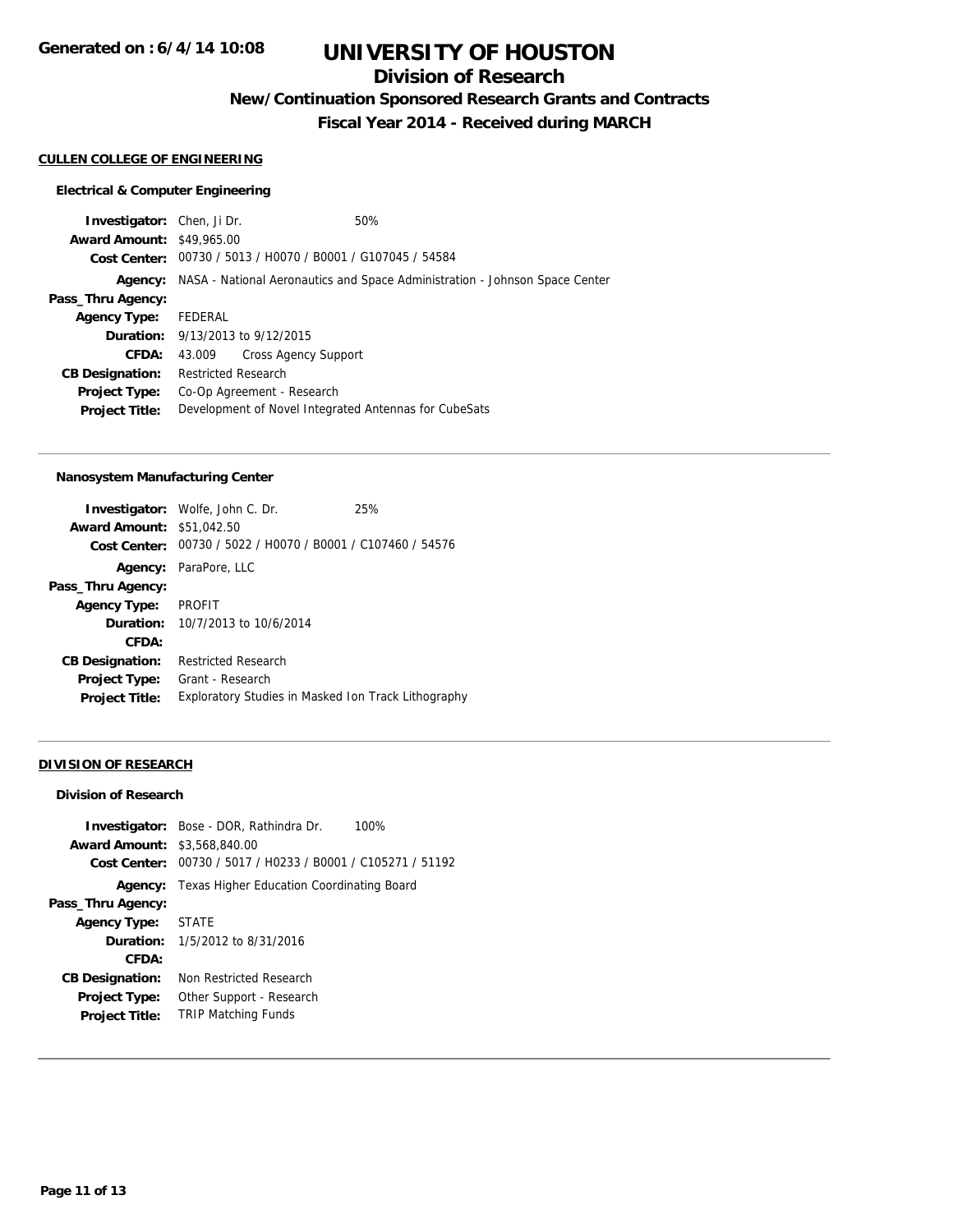## **Division of Research**

**New/Continuation Sponsored Research Grants and Contracts**

**Fiscal Year 2014 - Received during MARCH**

### **DIVISION OF RESEARCH**

### **Institute for Nanoenergy**

**Investigator:** Curran, Seamus Dr. 60% **Award Amount:** \$57,500.00 **Cost Center:** 00730 / 5021 / H0112 / B0001 / C108127 / 54752 **Agency:** C-Bond Systems, LLC **Pass\_Thru Agency: Agency Type:** NON PROFIT **Duration:** 2/18/2014 to 8/18/2014 **CFDA: CB Designation:** Restricted Research **Project Type:** Grant - Research Project Title: Ballistic spray-on protection nano-coating for Glass

### **TcSUH**

|                                  | <b>Investigator:</b> Wolfe, John C. Dr.                     | 25% |
|----------------------------------|-------------------------------------------------------------|-----|
| <b>Award Amount: \$51,042.50</b> |                                                             |     |
|                                  | Cost Center: 00730 / 5022 / H0070 / B0001 / C107460 / 54576 |     |
|                                  | Agency: ParaPore, LLC                                       |     |
| Pass_Thru Agency:                |                                                             |     |
| <b>Agency Type:</b>              | PROFIT                                                      |     |
|                                  | <b>Duration:</b> 10/7/2013 to 10/6/2014                     |     |
| CFDA:                            |                                                             |     |
| <b>CB Designation:</b>           | <b>Restricted Research</b>                                  |     |
| <b>Project Type:</b>             | Grant - Research                                            |     |
| <b>Project Title:</b>            | Exploratory Studies in Masked Ion Track Lithography         |     |

### **TIMES**

|                                  | <b>Investigator:</b> Barr, Christopher Dr.                  | 80% |
|----------------------------------|-------------------------------------------------------------|-----|
| <b>Award Amount: \$75,249.60</b> |                                                             |     |
|                                  | Cost Center: 00730 / 5013 / H0288 / B0001 / G103892 / 51005 |     |
|                                  | <b>Agency:</b> Lehigh University                            |     |
|                                  | Pass_Thru Agency: U.S. Department of Education              |     |
| <b>Agency Type:</b>              | FEDERAL                                                     |     |
|                                  | <b>Duration:</b> 3/1/2012 to 2/28/2015                      |     |
| <b>CFDA:</b>                     | Special Education Research<br>84.324                        |     |
| <b>CB Designation:</b>           | <b>Restricted Research</b>                                  |     |
| <b>Project Type:</b>             | Grant - Research                                            |     |
| <b>Project Title:</b>            | Reading Achievement Multi-Component Program (RAMP-UP)       |     |